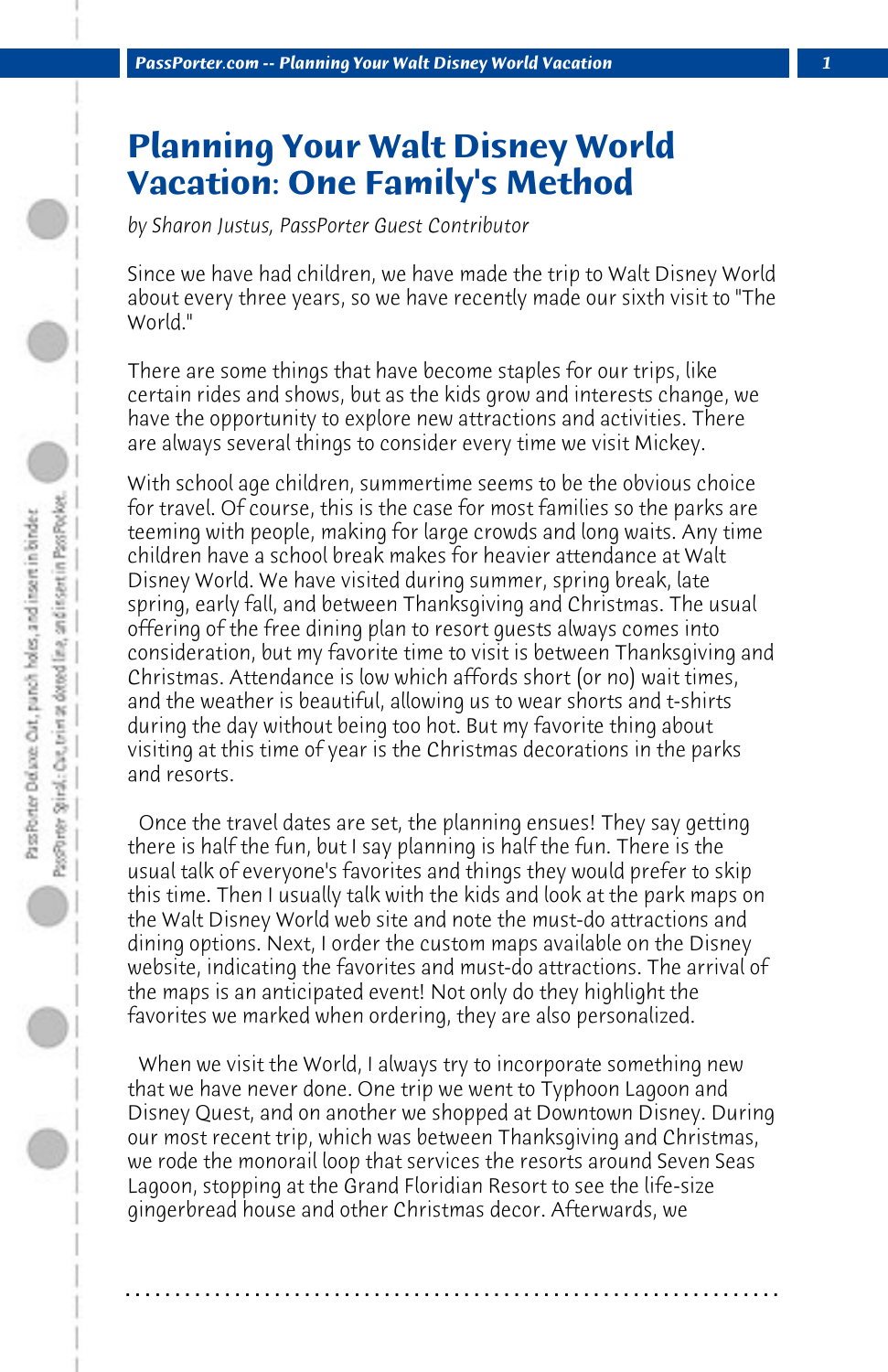proceeded to Magic Kingdom for Mickey's Very Merry Christmas Party -- another first for us. Something (or things) new always works its way into our plan.

With travel dates and other plans firm, it's time to make room reservations, advanced dining reservations, and purchase tickets. If we are staying at a Walt Disney World resort, room reservations, park tickets, and the dining plan can be purchased as a package with numerous options for each.

 We have stayed both on and off property, but there are many magical extras that come with staying in a Walt Disney World resort. A family favorite is the wake-up call. We usually request the call for 30 minutes after we will be up so the kids are awake and alert for Mickey. The bus service to the parks and other locations make for convenient and stress-free transportation, and the cleaning staff often leaves towel animals to greet us upon returning to our room. The Walt Disney World resorts also include lots of fun theming in the rooms, outside the buildings, and around the pool areas.

 Another plus with staying on property, is that the Walt Disney World resorts offer laundry facilities. No one wants to spend their vacation doing laundry, but just doing a couple of loads half-way through our trip means a lot less luggage. I usually do another couple of loads the night before we leave, so we don't have to lug home a bunch of dirty clothing. I take along some of the single-load detergent packs so I don't have to take a box of powder, jug of liquid, or purchase detergent on-site.

 Once made, the plans for each day, reservation numbers and times, park hours posted for our travel dates, and ticket numbers all go into a master spreadsheet which is printed and referenced numerous times during our trip. Although I handle the logistics of our vacation, the entire family plans the trip so it's not just what I want the family to do. Everyone gets to give as much input as they want and we all get to do our favorite things.

 Hours are spent researching and planning, but what makes the trip the best once we arrive is being spontaneous and just having fun. After all, Walt Disney World is "The Happiest Place on Earth!"

*About The Author: Sharon is married with four children. They are looking forward to planning their next trip to Walt Disney World.*

**. . . . . . . . . . . . . . . . . . . . . . . . . . . . . . . . . . . . . . . . . . . . . . . . . . . . . . . . . . . . . . . . . .**

*Article last updated: 09-12-2013*